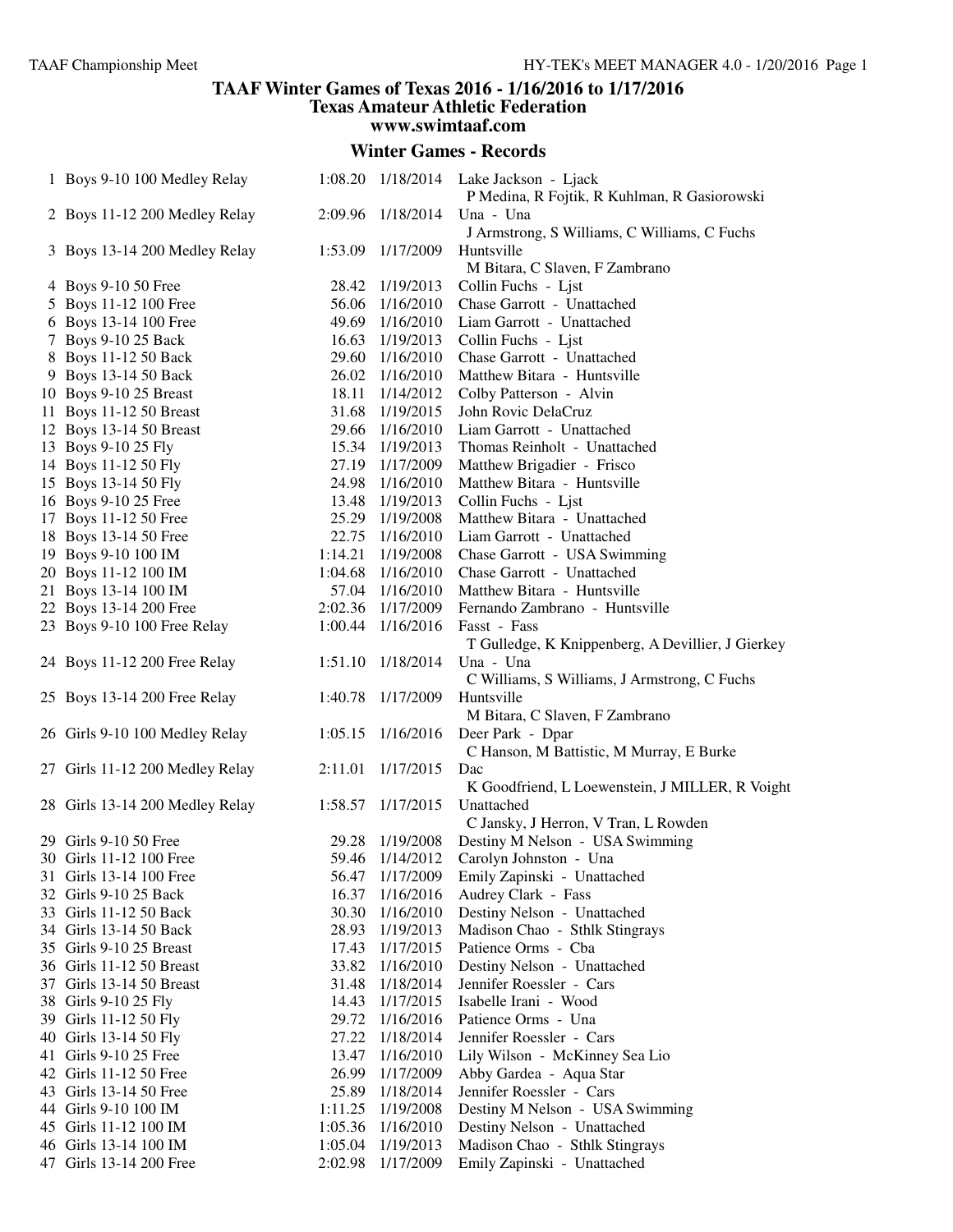| 48 Girls 9-10 100 Free Relay    |         | 58.26 1/17/2015   | Unattached                                                     |
|---------------------------------|---------|-------------------|----------------------------------------------------------------|
|                                 |         |                   | C Edmonds, S Gambrel, P Orms, M Tran                           |
| 49 Girls 11-12 200 Free Relay   | 1:58.76 | 1/18/2014         | Unattached - Unat                                              |
|                                 |         |                   | L Rowden, M Rowden, H Clark, C Jansky                          |
| 50 Girls 13-14 200 Free Relay   | 1:47.36 | 1/17/2015         | Unattached                                                     |
|                                 |         |                   | V Tran, L Rowden, C Jansky, J Herron                           |
| 51 Girls 8&U 100 Medley Relay   | 1:15.99 | 1/16/2010         | El Campo                                                       |
|                                 |         |                   | L Rowden, C McComb, M Rowden, C Jansky                         |
| 52 Boys 8&U 100 Medley Relay    | 1:18.68 | 1/19/2014         | Elcmp - Elcmp                                                  |
|                                 |         |                   | K Beal, L Bures, C Williams, E Dollins                         |
| 53 Women 15-17 200 Medley Relay | 2:02.92 | 1/17/2016         | Una - Una                                                      |
|                                 |         |                   | R Gambrel, K Hall, M Hall, E Wheeler                           |
| 54 Men 15-17 200 Medley Relay   | 1:49.75 | 1/14/2012         | Lake Jackson<br>A Seymour, J Gonzales, D Bradshaw, L Sheffield |
| 55 Women 18&O 200 Medley Relay  | 2:15.08 | 1/17/2016         | Plano - Plan                                                   |
|                                 |         |                   | C Mott, N McCrary, K Etienne, J Princehouse                    |
| 56 Men 18&O 200 Medley Relay    | 1:47.23 | 1/19/2014         | Unattached - Unat                                              |
|                                 |         |                   | S Wood, L Howard, C Howard, J Sephton                          |
| 57 Girls 8&U 50 Free            | 34.84   | 1/18/2015         | Madison Murray - Dpar                                          |
| 58 Boys 8&U 50 Free             | 32.57   | 1/16/2010         | David Johnston - Frisco                                        |
| 59 Women 15-17 100 Free         | 56.13   | 1/19/2014         | Kaylee Brawner - Seals                                         |
| 60 Men 15-17 100 Free           | 48.84   | 1/19/2013         | Chad Brandon - Frisco                                          |
| 61 Women 18-24 100 Free         | 56.61   | 1/14/2012         | Blythe Nava - Una                                              |
| 61 Women 25-29 100 Free         | 55.60   | 1/17/2016         | Carleigh Kutac - West                                          |
| 61 Women 30-34 100 Free         | 1:08.86 | 1/19/2013         | Carrie Bransford - Ridglea                                     |
| 61 Women 35-39 100 Free         | 1:05.01 | 1/17/2011         | Louise Keetley - McKinney Sea Lio                              |
| 61 Women 40-44 100 Free         | 1:13.37 | 1/17/2016         | Kimberly Lawler - Wfor                                         |
| 61 Women 45-49 100 Free         |         | 1:13.95 1/19/2013 | Kelli Busby - Unattached                                       |
| 61 Women 50-54 100 Free         | 1:13.34 | 1/17/2016         | Kelli Busby - Lwvi                                             |
| 61 Women 55-59 100 Free         | 1:22.00 | 1/17/2016         | Bettina Tatum - Othe                                           |
| 61 Women 60-64 100 Free         | 1:26.43 | 1/17/2011         | Barbara Riedl - Unattached                                     |
| 61 Women 65-69 100 Free         | 1:24.73 | 1/14/2012         | Barbara Riedl - Una                                            |
| 62 Men 18-24 100 Free           | 52.46   | 1/18/2015         | Michael Montez - Sbel                                          |
| 62 Men 25-29 100 Free           | 52.76   | 1/19/2014         | Vi Nguyen - Copel                                              |
| 62 Men 35-39 100 Free           | 58.52   | 1/18/2015         | Jason Bassett - FM Blue Fins                                   |
| 62 Men 40-44 100 Free           | 1:00.25 | 1/17/2016         | Billy Gulledge - Fass                                          |
| 62 Men 45-49 100 Free           | 1:00.25 | 1/19/2013         | Michael Doyle - Piranhas                                       |
| 62 Men 50-54 100 Free           | 50.04   | 1/14/2012         | Steve Wood - Una                                               |
| 62 Men 60-64 100 Free           | 1:06.52 | 1/17/2016         | Joe Greenwell - Rst                                            |
| 62 Men 70-74 100 Free           | 1:23.59 | 1/18/2015         | Ken Pipkin - Pira                                              |
| 62 Men 75-79 100 Free           | 1:34.77 | 1/19/2013         | Lawrence Mandell - Piranhas                                    |
| 63 Girls 6&U 25 Back            | 22.39   | 1/14/2012         | Isabella Ramos - Una                                           |
| 64 Boys 6&U 25 Back             | 21.84   | 1/17/2016         | Gavin Ip - Plan                                                |
| 65 Girls 8&U 25 Back            | 18.27   | 1/14/2006         | Mallori Allen - Fst-                                           |
| 66 Boys 8&U 25 Back             | 18.48   | 1/14/2006         | Chase Garrott - Fst                                            |
| 67 Women 15-17 50 Back          | 29.05   | 1/17/2016         | Meili Hall - Othe                                              |
| 68 Men 15-17 50 Back            | 26.47   | 1/17/2016         | Riley Manuel - Dpar                                            |
| 69 Women 18-24 50 Back          | 32.04   | 1/19/2014         | Gerri Bergman - Fbb                                            |
| 69 Women 25-29 50 Back          | 29.25   | 1/17/2016         | Carleigh Kutac - West                                          |
| 69 Women 30-34 50 Back          | 34.88   | 1/17/2011         | Kristin Hogan - Unattached                                     |
| 69 Women 35-39 50 Back          | 40.30   | 1/19/2013         | Summer Lawrence - Unattached                                   |
| 69 Women 40-44 50 Back          | 40.87   | 1/17/2016         | Kimberly Lawler - Wfor                                         |
| 69 Women 45-49 50 Back          | 1:00.77 | 1/17/2016         | Lelana Ellis - West                                            |
| 69 Women 50-54 50 Back          | 38.15   | 1/18/2015         | Jill Kurtz - Una                                               |
| 69 Women 55-59 50 Back          | 58.51   | 1/19/2014         | Sheri Robson - Athen                                           |
| 69 Women 65-69 50 Back          | 45.90   | 1/17/2011         | Ida Hlavacek - Virginia Masters                                |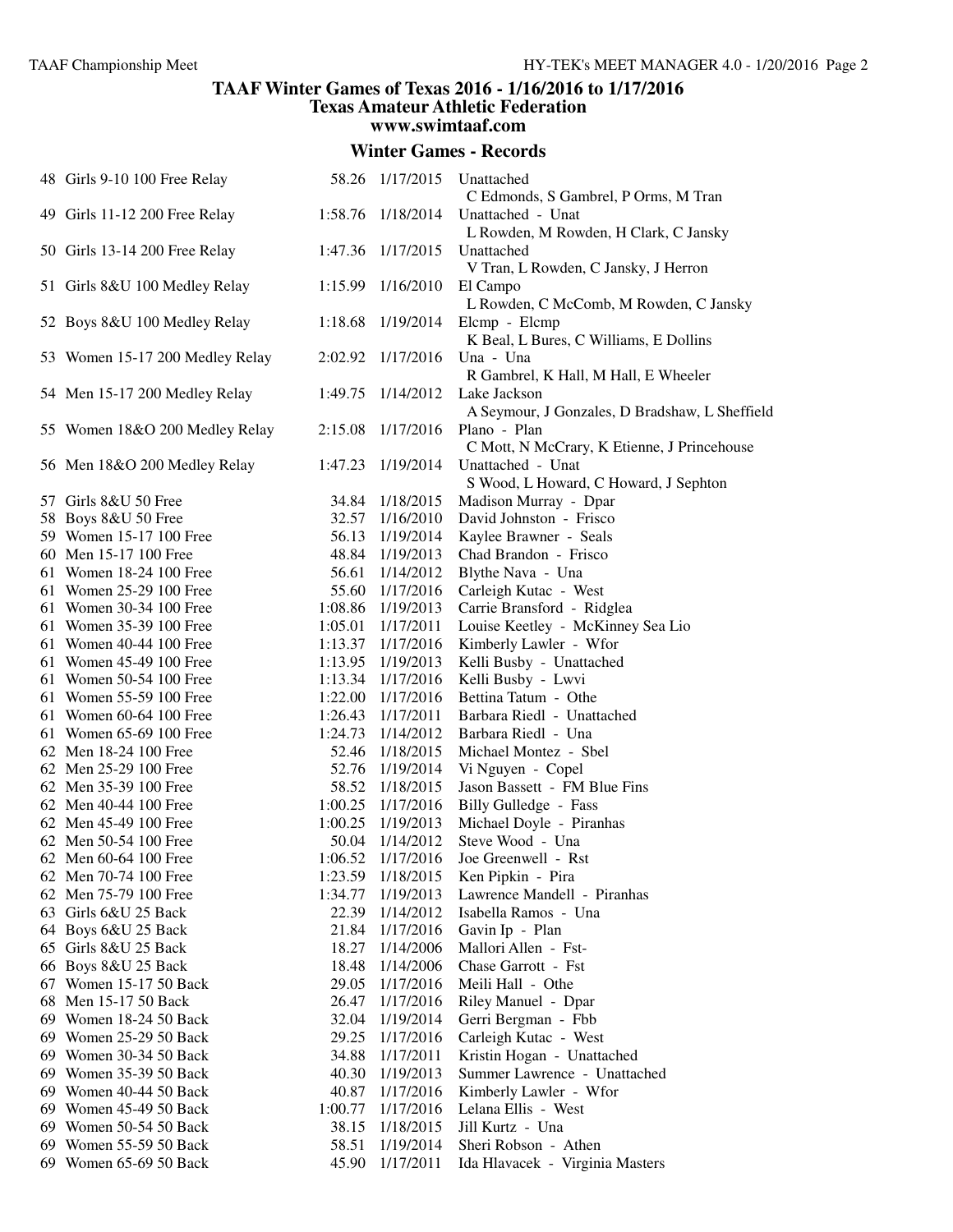| 69 Women 70-74 50 Back          | 45.70   | 1/19/2013         | Ida Hlavacek - Keller                 |
|---------------------------------|---------|-------------------|---------------------------------------|
| 70 Men 18-24 50 Back            |         | 27.10 1/17/2009   | Nick Vollmer - Granbury Seals-        |
| 70 Men 25-29 50 Back            |         | 28.62 1/19/2014   | Landon Howard - Sbelt                 |
| 70 Men 35-39 50 Back            |         | 32.33 1/14/2012   | Bryan Hohne - Una                     |
| 70 Men 40-44 50 Back            |         | 33.25 1/17/2016   | Billy Gulledge - Fass                 |
| 70 Men 45-49 50 Back            |         | 36.03 1/17/2011   | Mike Seavey - Wave                    |
| 70 Men 50-54 50 Back            |         | 25.88 1/14/2012   | Steve Wood - Una                      |
| 70 Men 55-59 50 Back            | 26.81   | 1/17/2016         | Steve Wood - Wfor                     |
| 70 Men 60-64 50 Back            |         | 36.31 1/17/2016   | Joe Greenwell - Rst                   |
| 70 Men 65-69 50 Back            |         | 45.08 1/19/2013   | Sandy Thatcher - Frisco               |
| 70 Men 70-74 50 Back            |         | 45.32 1/18/2015   | Sanford Thatcher - Fass               |
| 70 Men 75-79 50 Back            |         | 51.84 1/18/2015   | Lawrence Mandell - Pira               |
| 71 Mixed 15-17 200 Medley Relay | 2:02.15 | 1/18/2015         | Ccaa                                  |
|                                 |         |                   | A Black, C Green, M Orsak, H Williams |
| 72 Mixed 18&O 200 Medley Relay  | 1:59.78 | 1/17/2016         | Westbury - West                       |
|                                 |         |                   | V Jones, F Blanco, M Kuhner, C Kutac  |
| 73 Girls 8&U 25 Breast          | 20.66   | 1/16/2010         | Cailyn McComb - El Campo              |
| 74 Boys 8&U 25 Breast           | 20.18   | 1/17/2009         | Austin Chambers - Aquaducks           |
| 75 Women 15-17 50 Breast        |         | 31.00 1/18/2015   | Jennifer Roessler - Cars              |
| 76 Men 15-17 50 Breast          | 27.41   | 1/19/2013         | Chad Brandon - Frisco                 |
| 77 Women 18-24 50 Breast        |         | 36.45 1/16/2010   | Ling Yi Peng - Westbury               |
| 77 Women 25-29 50 Breast        |         | 33.53 1/18/2015   | Leslie Wyatt - Pira                   |
| 77 Women 30-34 50 Breast        |         | 38.57 1/19/2014   | Kristin Payne - FM Blue Fins          |
| 77 Women 35-39 50 Breast        |         | 40.41 1/19/2013   | Summer Lawrence - Unattached          |
| 77 Women 40-44 50 Breast        |         | 40.41 1/18/2015   | Amy Weltman - Barr                    |
| 77 Women 45-49 50 Breast        |         | 42.03 1/19/2013   | Kelli Busby - Unattached              |
| 77 Women 50-54 50 Breast        |         | 43.50 1/17/2016   | Kelli Busby - Lwvi                    |
| 77 Women 55-59 50 Breast        |         | 55.94 1/19/2014   | Sheri Robson - Athen                  |
| 77 Women 70-74 50 Breast        |         | 1:03.80 1/17/2016 | Ida Hlavacek - Kbar                   |
| 78 Men 18-24 50 Breast          |         | 30.33 1/19/2014   | Carson Howard - Sbelt                 |
| 78 Men 25-29 50 Breast          |         | 32.06 1/18/2015   | Landon Howard - Sbel                  |
| 78 Men 30-34 50 Breast          | 46.06   | 1/19/2013         | Tye Castle - Granbury Seals           |
| 78 Men 35-39 50 Breast          |         | 31.38 1/19/2013   | James Sephton - Unattached            |
| 78 Men 40-44 50 Breast          |         | 33.70 1/19/2013   | Russell Brown - Granbury Seals        |
| 78 Men 45-49 50 Breast          |         | 32.70 1/19/2014   | Richard Hutchinson - Byran            |
| 78 Men 50-54 50 Breast          |         | 29.79 1/18/2015   | Steve Wood - Wfor                     |
| 78 Men 55-59 50 Breast          |         | 37.06 1/14/2012   | Stephen McLinden - Una                |
| 78 Men 60-64 50 Breast          | 1:04.19 | 1/19/2014         | Willy Robson - Athen                  |
| 78 Men 65-69 50 Breast          | 48.28   | 1/19/2013         | Sandy Thatcher - Frisco               |
| 78 Men 75-79 50 Breast          | 1:07.08 | 1/17/2016         | Lawrence Mandell - Othe               |
| 79 Girls 8&U 25 Fly             | 17.31   | 1/19/2013         | Briana Cardenas - Unattached          |
| 80 Boys 8&U 25 Fly              | 16.59   | 1/16/2010         | David Johnston - Frisco               |
| 81 Women 15-17 50 Fly           | 27.33   | 1/18/2015         | Jennifer Roessler - Cars              |
| 82 Men 15-17 50 Fly             | 24.81   | 1/19/2013         | Logan Sheffield - Ljst                |
| 83 Women 18-24 50 Fly           | 27.85   | 1/14/2012         | Blythe Nava - Una                     |
| 83 Women 25-29 50 Fly           | 28.85   | 1/18/2015         | Leslie Wyatt - Pira                   |
| 83 Women 30-34 50 Fly           | 31.20   | 1/18/2015         | Kristin Payne - Othe                  |
| 83 Women 35-39 50 Fly           | 32.15   | 1/17/2011         | Louise Keetley - McKinney Sea Lio     |
| 83 Women 40-44 50 Fly           | 32.34   | 1/14/2012         | Maggie Ferris - Sthlk Stingrays       |
| 83 Women 45-49 50 Fly           | 39.42   | 1/19/2014         | Kelli Busby - Unat                    |
| 83 Women 50-54 50 Fly           | 42.26   | 1/19/2014         | Zoe Johnson - Unat                    |
| 83 Women 60-64 50 Fly           | 32.80   | 1/18/2015         | Lynn Morrison - Pira                  |
| 83 Women 65-69 50 Fly           | 50.10   | 1/17/2011         | Ida Hlavacek - Virginia Masters       |
| 83 Women 70-74 50 Fly           | 49.32   | 1/19/2013         | Ida Hlavacek - Keller                 |
| 84 Men 18-24 50 Fly             | 24.78   | 1/17/2016         | Rafael Suarez - Den                   |
| 84 Men 25-29 50 Fly             | 27.01   | 1/19/2014         | Landon Howard - Sbelt                 |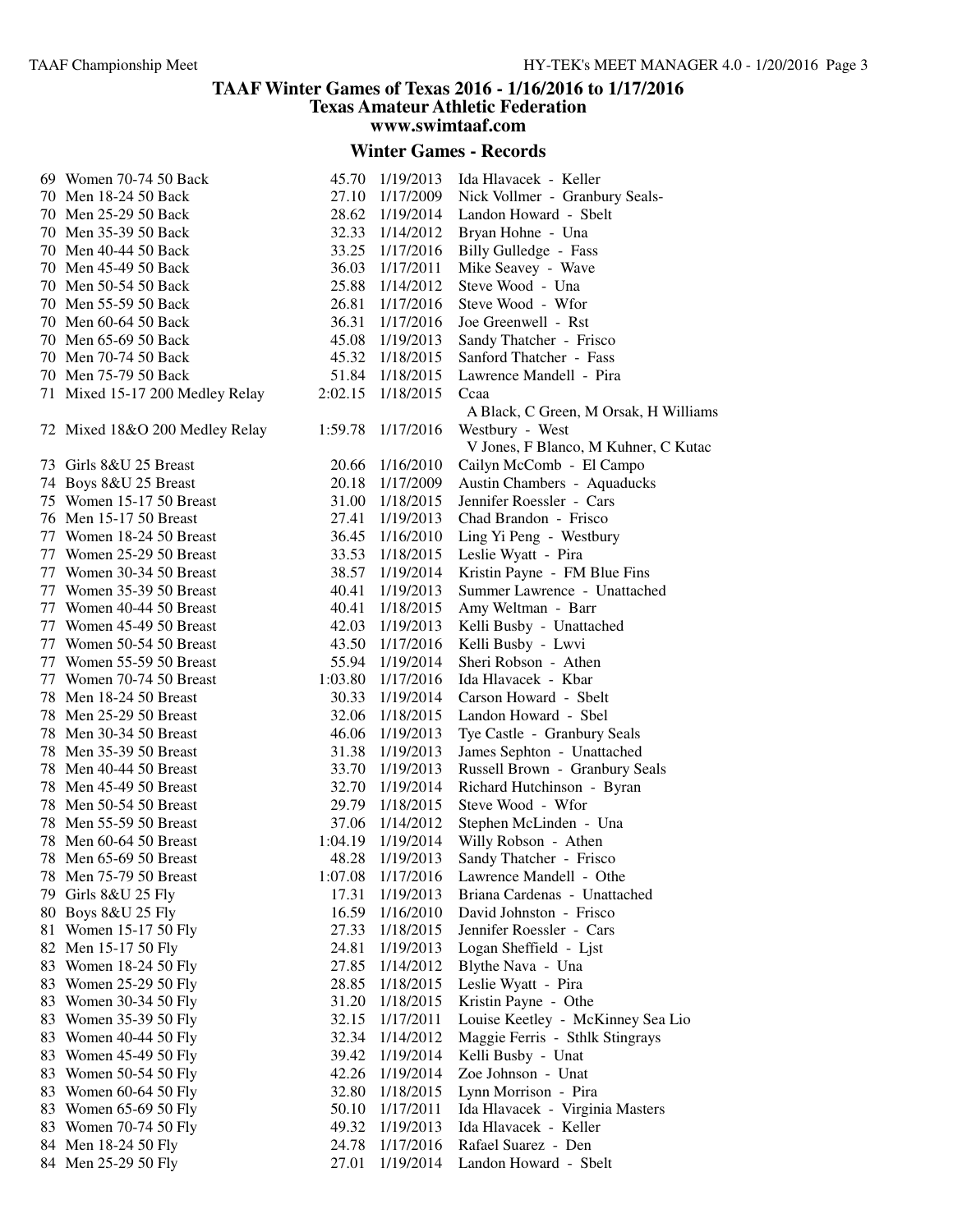| 84 Men 30-34 50 Fly           | 40.55   | 1/19/2013              | Tye Castle - Granbury Seals                      |
|-------------------------------|---------|------------------------|--------------------------------------------------|
| 84 Men 35-39 50 Fly           |         | 32.15 1/17/2016        | David Lunt - Una                                 |
| 84 Men 40-44 50 Fly           |         | 27.73 1/19/2013        | Russell Brown - Granbury Seals                   |
| 84 Men 45-49 50 Fly           |         | 28.35 1/19/2013        | Michael Doyle - Piranhas                         |
| 84 Men 50-54 50 Fly           | 25.21   | 1/14/2012              | Steve Wood - Una                                 |
| 84 Men 55-59 50 Fly           |         | 25.83 1/17/2016        | Steve Wood - Wfor                                |
| 84 Men 60-64 50 Fly           | 35.21   | 1/17/2016              | Joe Greenwell - Rst                              |
| 84 Men 65-69 50 Fly           | 51.01   | 1/17/2011              | Sanford Thatcher - Unattached                    |
| 84 Men 70-74 50 Fly           | 50.42   | 1/18/2015              | Sanford Thatcher - Fass                          |
| 84 Men 75-79 50 Fly           | 1:00.81 | 1/18/2015              | Lawrence Mandell - Pira                          |
| 85 Mixed 15-17 100 Free Relay | 48.07   | 1/18/2015              | Ccaa                                             |
|                               |         |                        | A Black, C Green, M Orsak, H Williams            |
| 86 Mixed 18&O 100 Free Relay  | 49.44   | 1/19/2013              | Unattached                                       |
|                               |         |                        | F Blanco, E Gonzales, A Alexander, A Len         |
| 87 Girls 6&U 25 Free          | 19.69   | 1/16/2011              | Whitney Dollins - Unattached                     |
| 88 Boys 6&U 25 Free           |         | 17.46 1/19/2013        | Eli Dollins - Unattached                         |
| 89 Girls 8&U 25 Free          |         | 15.43 1/16/2010        | Cailyn McComb - El Campo                         |
| 90 Boys 8&U 25 Free           |         | 15.64 1/19/2013        | Matthew Walters - Granbury Seals                 |
| 91 Women 15-17 50 Free        |         | 24.88 1/17/2016        | Kaylee Brawner - Grnb                            |
| 92 Men 15-17 50 Free          |         | 21.70 1/19/2013        | Chad Brandon - Frisco                            |
| 93 Women 18-24 50 Free        | 25.69   | 1/14/2012              | Blythe Nava - Una                                |
| 93 Women 25-29 50 Free        | 26.76   | 1/17/2016              | Alisha Rembach - West                            |
| 93 Women 30-34 50 Free        |         | 28.86 1/18/2015        | Kristin Payne - Othe                             |
| 93 Women 35-39 50 Free        | 31.53   | 1/19/2013              | Summer Lawrence - Unattached                     |
| 93 Women 40-44 50 Free        | 33.91   | 1/17/2016              | Michelle Miller - Pac                            |
| 93 Women 45-49 50 Free        |         | 31.00 1/18/2015        | Maggie Ferris - Sthlk Stingrays                  |
| 93 Women 50-54 50 Free        |         | 32.98 1/17/2016        | Leigh Ann Epperson - Othe                        |
| 93 Women 55-59 50 Free        | 36.22   | 1/17/2016              | Bettina Tatum - Othe                             |
| 93 Women 60-64 50 Free        | 28.51   | 1/18/2015              | Lynn Morrison - Pira                             |
| 93 Women 65-69 50 Free        | 37.15   | 1/19/2013              | Barbara Riedl - Denison                          |
| 93 Women 70-74 50 Free        | 41.05   | 1/19/2014              | Ida Hlavacek - Shy                               |
| 94 Men 18-24 50 Free          | 22.83   | 1/17/2016              | Rafael Suarez - Den                              |
| 94 Men 25-29 50 Free          | 23.97   | 1/19/2013              | Vi Nguyen - Coppell Crocs                        |
| 94 Men 30-34 50 Free          | 25.57   | 1/17/2011              | Andy Greene - Wave                               |
| 94 Men 35-39 50 Free          | 24.05   | 1/18/2015              | Jason Bassett - FM Blue Fins                     |
| 94 Men 40-44 50 Free          |         | 26.14 1/17/2011        | Brad Freels - Unattached                         |
| 94 Men 45-49 50 Free          |         | 27.69 1/17/2011        | Michael Doyle - Unattached                       |
| 94 Men 50-54 50 Free          | 23.14   | 1/19/2013              | Steve Wood - Unattached                          |
| 94 Men 55-59 50 Free          | 27.13   | 1/17/2011              | Gary Cates - Fast Ft, Worth                      |
| 94 Men 60-64 50 Free          | 30.36   | 1/17/2016              | Joe Greenwell - Rst                              |
| 94 Men 70-74 50 Free          | 36.97   | 1/18/2015              | Ken Pipkin - Pira                                |
| 94 Men 75-79 50 Free          | 39.91   | 1/19/2013              | Lawrence Mandell - Piranhas                      |
| 95 Girls 8&U 100 IM           | 1:29.23 |                        |                                                  |
| 96 Boys 8&U 100 IM            | 1:23.85 | 1/18/2015<br>1/16/2010 | Madison Murray - Dpar<br>David Johnston - Frisco |
| 97 Women 15-17 100 IM         | 1:04.37 | 1/19/2014              | Kaylee Brawner - Seals                           |
| 98 Men 15-17 100 IM           | 58.65   |                        | Aaren Perez - Alic                               |
|                               |         | 1/17/2016              |                                                  |
| 99 Women 18-24 100 IM         | 1:12.15 | 1/16/2010              | Ling Yi Peng - Westbury                          |
| 99 Women 25-29 100 IM         | 1:06.12 | 1/17/2016              | Leslie Wyatt - A -un                             |
| 99 Women 30-34 100 IM         | 1:39.79 | 1/17/2016              | April Ng - Whal                                  |
| 99 Women 35-39 100 IM         | 1:13.94 | 1/17/2011              | Louise Keetley - McKinney Sea Lio                |
| 99 Women 40-44 100 IM         | 1:22.59 | 1/18/2015              | Amy Weltman - Barr                               |
| 99 Women 45-49 100 IM         | 1:18.10 | 1/18/2015              | Maggie Ferris - Sthlk Stingrays                  |
| 99 Women 50-54 100 IM         | 1:22.88 | 1/18/2015              | Jill Kurtz - Una                                 |
| 99 Women 70-74 100 IM         | 1:43.95 | 1/19/2013              | Ida Hlavacek - Keller                            |
| 100 Men 18-24 100 IM          | 1:00.55 | 1/18/2015              | Carson Howard - Sbel                             |
| 100 Men 40-44 100 IM          | 1:09.23 | 1/17/2016              | Billy Gulledge - Fass                            |